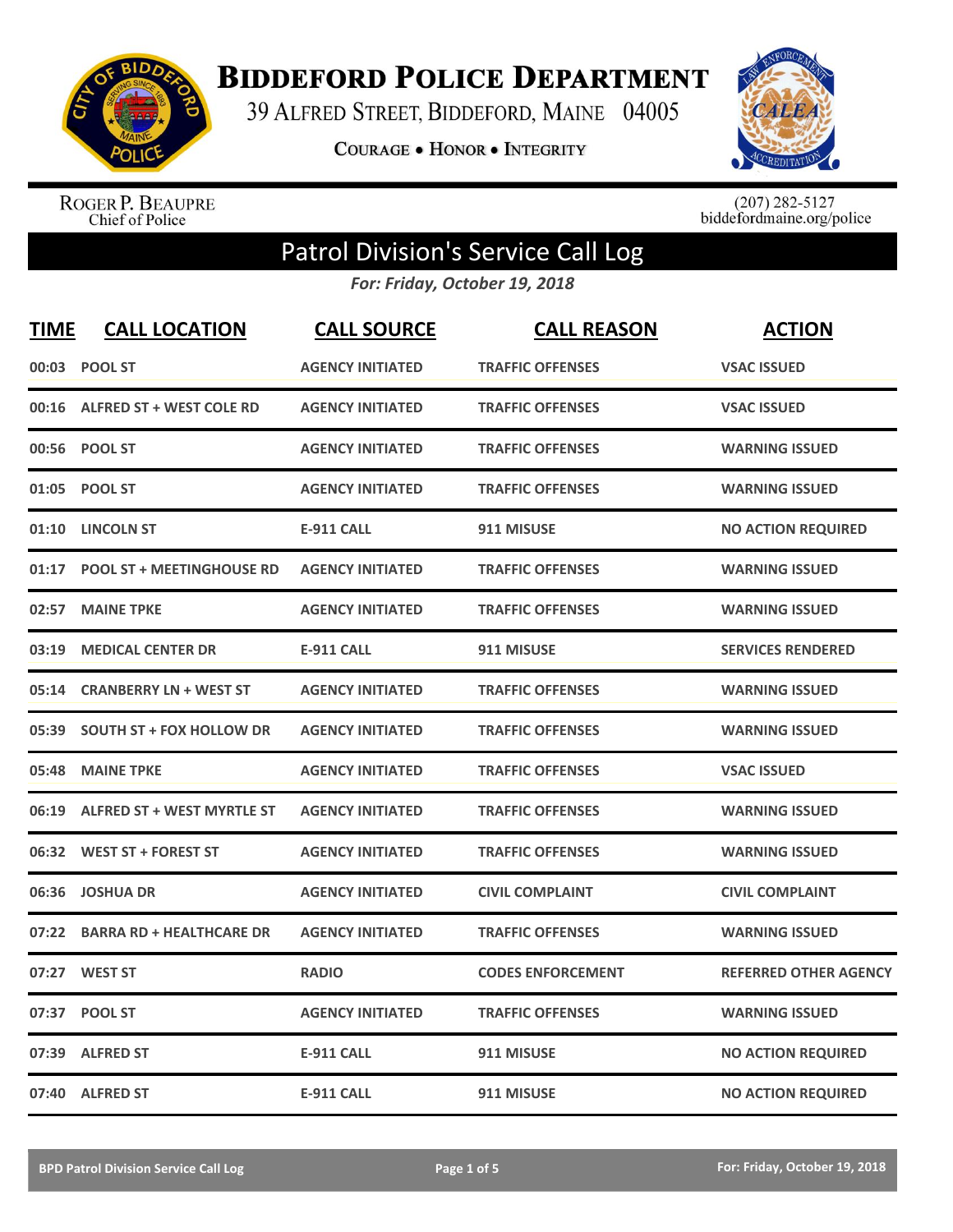| <b>TIME</b> | <b>CALL LOCATION</b>          | <b>CALL SOURCE</b>        | <b>CALL REASON</b>            | <b>ACTION</b>               |
|-------------|-------------------------------|---------------------------|-------------------------------|-----------------------------|
|             | 07:43 POOL ST                 | <b>AGENCY INITIATED</b>   | <b>TRAFFIC OFFENSES</b>       | <b>WARNING ISSUED</b>       |
|             | 07:44 ALFRED ST               | <b>E-911 CALL</b>         | 911 MISUSE                    | <b>NO ACTION REQUIRED</b>   |
|             | 07:46 WEST ST                 | <b>E-911 CALL</b>         | 911 MISUSE                    | <b>SERVICES RENDERED</b>    |
|             | 07:49 POOL ST                 | <b>RADIO</b>              | <b>ANIMAL COMPLAINT</b>       | <b>SERVICES RENDERED</b>    |
|             | 07:50 PARKER RIDGE RD         | <b>E-911 CALL</b>         | 911 MISUSE                    | <b>NO ACTION REQUIRED</b>   |
|             | 07:54 POOL ST                 | <b>AGENCY INITIATED</b>   | <b>TRAFFIC OFFENSES</b>       | <b>WARNING ISSUED</b>       |
| 08:01       | <b>BIRCH ST + HILL ST</b>     | <b>NON-EMERGENCY CALL</b> | <b>DISABLED VEHICLE</b>       | <b>SERVICES RENDERED</b>    |
|             | 08:04 ALFRED ST + EDWARDS AVE | <b>AGENCY INITIATED</b>   | <b>TRAFFIC OFFENSES</b>       | <b>WARNING ISSUED</b>       |
|             | 08:06 GUINEA RD               | <b>AGENCY INITIATED</b>   | <b>TRAFFIC OFFENSES</b>       | <b>WARNING ISSUED</b>       |
|             | 08:13 GRAHAM ST + MASON ST    | <b>NON-EMERGENCY CALL</b> | <b>PARKING COMPLAINT</b>      | <b>SERVICES RENDERED</b>    |
|             | 08:26 POOL ST                 | <b>AGENCY INITIATED</b>   | <b>TRAFFIC OFFENSES</b>       | <b>VSAC ISSUED</b>          |
|             | 08:43 POOL ST                 | <b>AGENCY INITIATED</b>   | <b>TRAFFIC OFFENSES</b>       | <b>VSAC ISSUED</b>          |
|             | 08:44 SULLIVAN ST             | <b>NON-EMERGENCY CALL</b> | <b>PARKING COMPLAINT</b>      | <b>SERVICES RENDERED</b>    |
|             | 08:53 POOL ST                 | <b>AGENCY INITIATED</b>   | <b>TRAFFIC OFFENSES</b>       | <b>VSAC ISSUED</b>          |
|             | 09:12 POOL ST                 | <b>WALK-IN AT STATION</b> | <b>ESCORTS / RELAYS</b>       | <b>SERVICES RENDERED</b>    |
|             | 09:26 SOUTH ST                | <b>AGENCY INITIATED</b>   | <b>PAPERWORK</b>              | <b>PAPERWORK NOT SERVED</b> |
|             | 09:39 MAIN ST                 | <b>AGENCY INITIATED</b>   | <b>TRAFFIC OFFENSES</b>       | <b>WARNING ISSUED</b>       |
|             | 09:47 POOL ST                 | <b>AGENCY INITIATED</b>   | <b>ANIMAL COMPLAINT</b>       | <b>SERVICES RENDERED</b>    |
|             | 10:14 SOUTH ST                | <b>NON-EMERGENCY CALL</b> | <b>CRIMINAL MISCHIEF</b>      | <b>REPORT TAKEN</b>         |
|             | 10:50 ALFRED ST               | <b>WALK-IN AT STATION</b> | <b>COURT ORDERED CHECK IN</b> | <b>NO VIOLATION</b>         |
|             | 10:53 POOL ST                 | <b>AGENCY INITIATED</b>   | <b>DISABLED VEHICLE</b>       | <b>SERVICES RENDERED</b>    |
|             | 10:54 MAY ST                  | <b>NON-EMERGENCY CALL</b> | <b>ARTICLES LOST/FOUND</b>    | <b>REPORT TAKEN</b>         |
|             | 11:02 SOUTH ST                | <b>AGENCY INITIATED</b>   | <b>TRAFFIC OFFENSES</b>       | <b>WARNING ISSUED</b>       |
|             | 11:02 SOUTH ST                | <b>NON-EMERGENCY CALL</b> | <b>DISTURBANCE / NOISE</b>    | <b>SERVICES RENDERED</b>    |
|             | 11:02 MEETINGHOUSE RD         | <b>NON-EMERGENCY CALL</b> | <b>CHECK WELFARE</b>          | <b>SERVICES RENDERED</b>    |
|             | 11:28 MAPLEWOOD AVE           | <b>AGENCY INITIATED</b>   | <b>TRAFFIC OFFENSES</b>       | <b>WARNING ISSUED</b>       |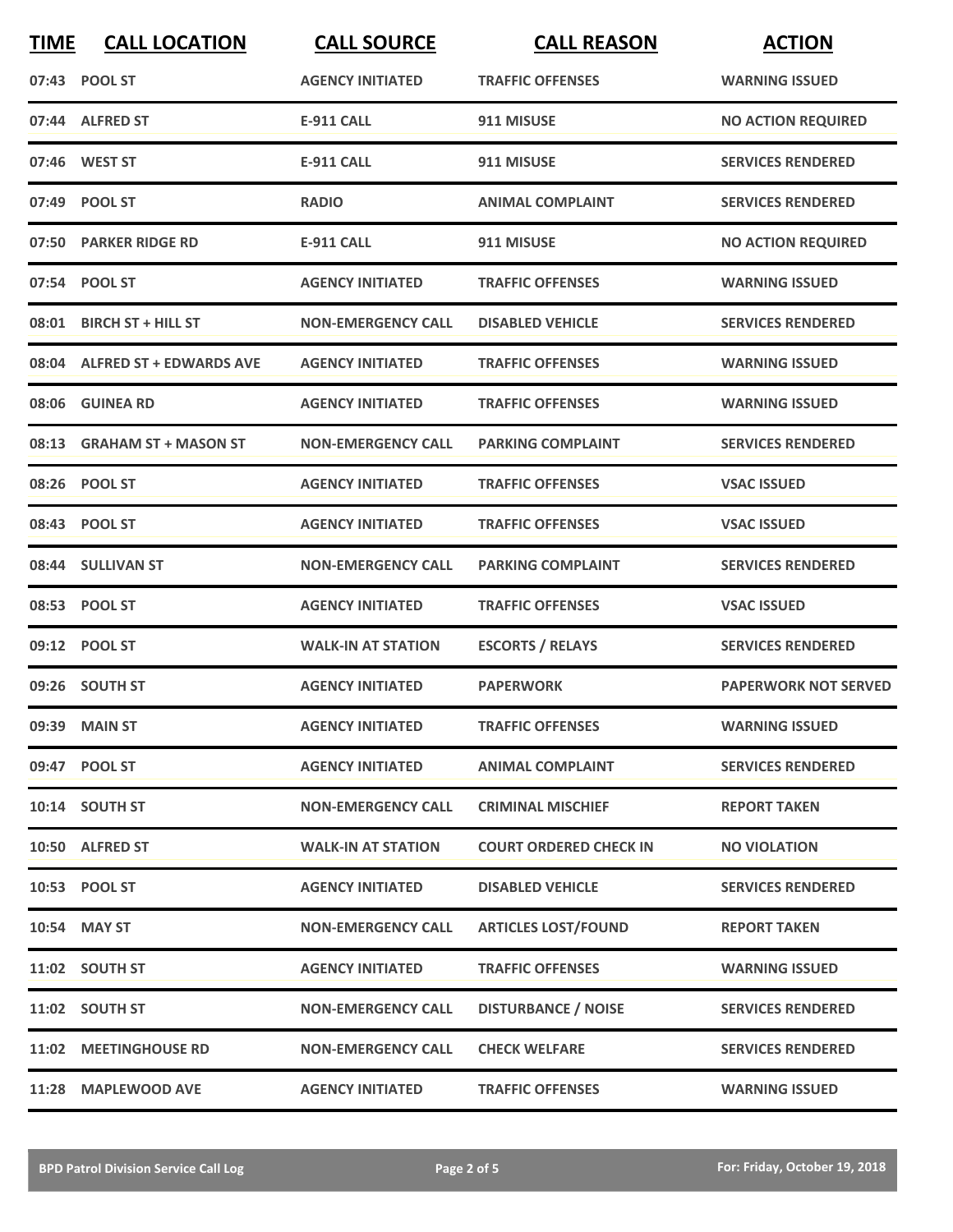| <b>TIME</b> | <b>CALL LOCATION</b>      | <b>CALL SOURCE</b>        | <b>CALL REASON</b>                | <b>ACTION</b>             |
|-------------|---------------------------|---------------------------|-----------------------------------|---------------------------|
|             | <b>11:39 MAIN ST</b>      | <b>AGENCY INITIATED</b>   | <b>TRAFFIC OFFENSES</b>           | <b>WARNING ISSUED</b>     |
|             | 11:41 ALFRED ST           | <b>NON-EMERGENCY CALL</b> | <b>VIOL PROTECTION FROM ABUSE</b> | <b>REPORT TAKEN</b>       |
|             | 11:41 MEDICAL CENTER DR   | <b>NON-EMERGENCY CALL</b> | <b>POLICE INFORMATION</b>         | <b>NO ACTION REQUIRED</b> |
|             | 11:53 ST MARYS ST         | <b>AGENCY INITIATED</b>   | <b>TRAFFIC OFFENSES</b>           | <b>VSAC ISSUED</b>        |
|             | 12:12 HILLS BEACH RD      | <b>NON-EMERGENCY CALL</b> | <b>ARTICLES LOST/FOUND</b>        | <b>SERVICES RENDERED</b>  |
|             | <b>12:16 MAIN ST</b>      | <b>AGENCY INITIATED</b>   | <b>PAPERWORK</b>                  | <b>NEGATIVE CONTACT</b>   |
|             | 12:36 STATE ST            | <b>AGENCY INITIATED</b>   | <b>PAPERWORK</b>                  | <b>NEGATIVE CONTACT</b>   |
|             | 12:41 STATE ST            | <b>AGENCY INITIATED</b>   | <b>PAPERWORK</b>                  | <b>NEGATIVE CONTACT</b>   |
|             | 12:55 POOL ST             | <b>AGENCY INITIATED</b>   | <b>TRAFFIC OFFENSES</b>           | <b>WARNING ISSUED</b>     |
|             | 13:04 POOL ST             | <b>AGENCY INITIATED</b>   | <b>TRAFFIC OFFENSES</b>           | <b>WARNING ISSUED</b>     |
|             | 13:07 POOL ST             | <b>AGENCY INITIATED</b>   | <b>TRAFFIC OFFENSES</b>           | <b>WARNING ISSUED</b>     |
|             | 13:17 POOL ST             | <b>AGENCY INITIATED</b>   | <b>TRAFFIC OFFENSES</b>           | <b>WARNING ISSUED</b>     |
|             | 13:17 HILL ST             | <b>AGENCY INITIATED</b>   | <b>TRAFFIC OFFENSES</b>           | <b>WARNING ISSUED</b>     |
|             | 13:18 MAY ST              | <b>NON-EMERGENCY CALL</b> | <b>THEFT</b>                      | <b>REPORT TAKEN</b>       |
|             | 13:37 HILL ST             | <b>AGENCY INITIATED</b>   | <b>TRAFFIC OFFENSES</b>           | <b>WARNING ISSUED</b>     |
|             | 13:52 HILL ST             | <b>AGENCY INITIATED</b>   | <b>TRAFFIC OFFENSES</b>           | <b>WARNING ISSUED</b>     |
|             | 13:55 ALFRED ST           | <b>AGENCY INITIATED</b>   | <b>TRAFFIC OFFENSES</b>           | <b>WARNING ISSUED</b>     |
|             | 14:00 GRANITE ST          | <b>AGENCY INITIATED</b>   | <b>TRAFFIC OFFENSES</b>           | <b>VSAC ISSUED</b>        |
|             | 14:03 WEST ST + FOREST ST | <b>AGENCY INITIATED</b>   | <b>TRAFFIC OFFENSES</b>           | <b>WARNING ISSUED</b>     |
|             | 14:14 WEST ST             | <b>AGENCY INITIATED</b>   | <b>TRAFFIC OFFENSES</b>           | <b>WARNING ISSUED</b>     |
|             | 14:15 GRANITE ST          | <b>AGENCY INITIATED</b>   | <b>TRAFFIC OFFENSES</b>           | <b>WARNING ISSUED</b>     |
|             | 14:15 TIGER WAY           | <b>E-911 CALL</b>         | 911 MISUSE                        | <b>SERVICES RENDERED</b>  |
|             | 14:16 SOUTH ST            | <b>NON-EMERGENCY CALL</b> | <b>SUSPICION</b>                  | <b>SERVICES RENDERED</b>  |
|             | 14:25 POOL ST             | <b>AGENCY INITIATED</b>   | <b>TRAFFIC OFFENSES</b>           | <b>WARNING ISSUED</b>     |
|             | 14:28 HILL ST             | <b>E-911 CALL</b>         | 911 MISUSE                        | <b>NO ACTION REQUIRED</b> |
|             | 14:29 EMMONS PL           | <b>AGENCY INITIATED</b>   | <b>DUPLICATE CALL</b>             | <b>NO ACTION REQUIRED</b> |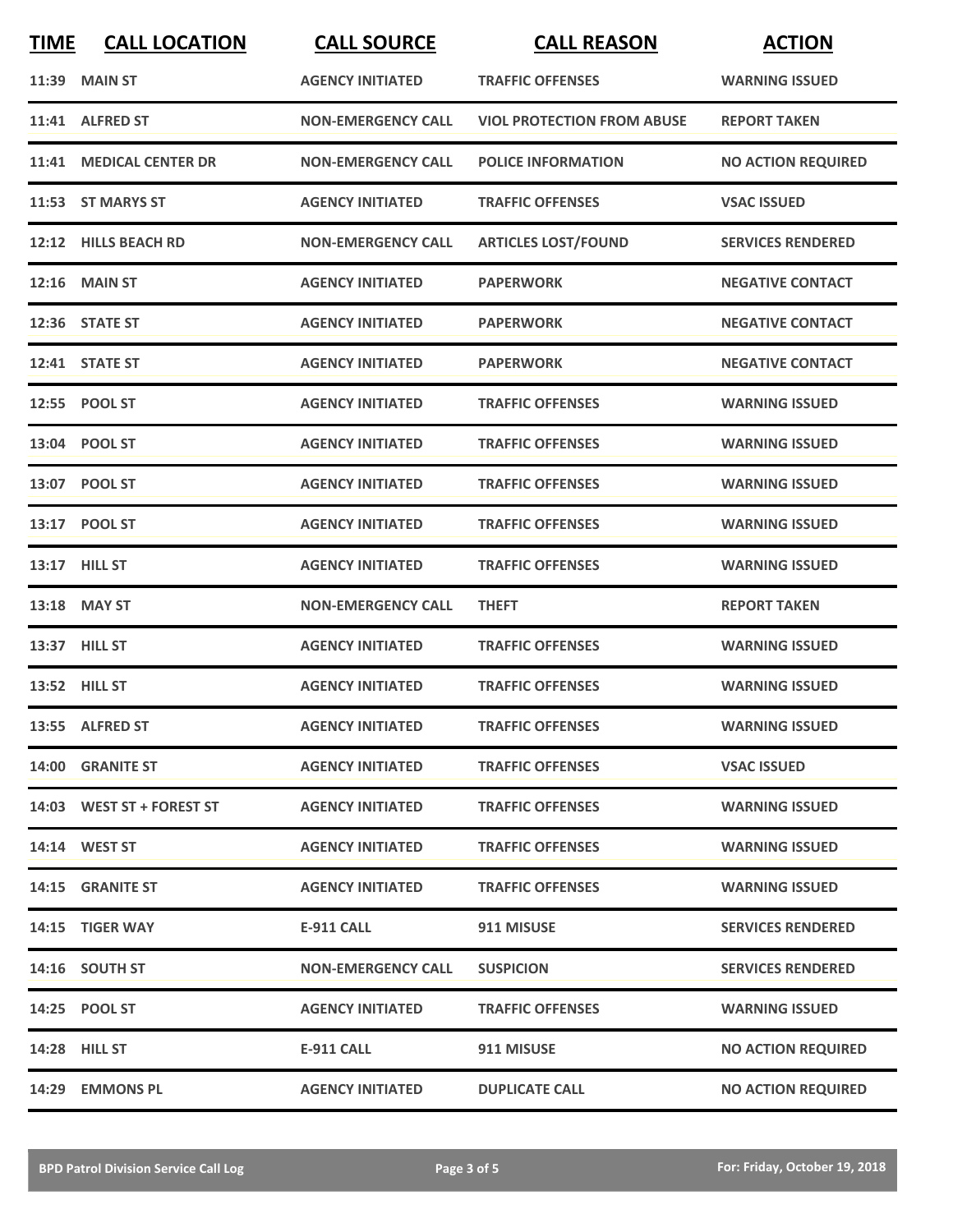| <b>TIME</b> | <b>CALL LOCATION</b>                                                                                                                                                                                                                                                              | <b>CALL SOURCE</b>        | <b>CALL REASON</b>                        | <b>ACTION</b>                |  |
|-------------|-----------------------------------------------------------------------------------------------------------------------------------------------------------------------------------------------------------------------------------------------------------------------------------|---------------------------|-------------------------------------------|------------------------------|--|
|             | 14:29 EMMONS PL                                                                                                                                                                                                                                                                   | <b>AGENCY INITIATED</b>   | <b>TRAFFIC OFFENSES</b>                   | <b>WARNING ISSUED</b>        |  |
|             | 14:32 POOL ST                                                                                                                                                                                                                                                                     | <b>AGENCY INITIATED</b>   | <b>TRAFFIC OFFENSES</b>                   | <b>VSAC ISSUED</b>           |  |
|             | 14:55 LINCOLN ST                                                                                                                                                                                                                                                                  | <b>E-911 CALL</b>         | 911 MISUSE                                | <b>REFERRED OTHER AGENCY</b> |  |
|             | 15:11 PLYMOUTH DR                                                                                                                                                                                                                                                                 | <b>NON-EMERGENCY CALL</b> | <b>HARASSMENT</b>                         | <b>NO VIOLATION</b>          |  |
|             | 15:33 ALFRED ST                                                                                                                                                                                                                                                                   | <b>NON-EMERGENCY CALL</b> | <b>PAPERWORK</b>                          | <b>NEGATIVE CONTACT</b>      |  |
|             | 15:55 WEST ST                                                                                                                                                                                                                                                                     | <b>NON-EMERGENCY CALL</b> | <b>SUSPICION</b>                          | <b>UNABLE TO LOCATE</b>      |  |
|             | 16:13 ALFRED ST                                                                                                                                                                                                                                                                   | <b>WALK-IN AT STATION</b> | <b>COURT ORDERED CHECK IN</b>             | <b>SERVICES RENDERED</b>     |  |
|             | 16:46 CRESCENT ST                                                                                                                                                                                                                                                                 | <b>NON-EMERGENCY CALL</b> | <b>THEFT</b>                              | <b>UNABLE TO LOCATE</b>      |  |
|             | 16:47 CLIFFORD ST                                                                                                                                                                                                                                                                 | <b>AGENCY INITIATED</b>   | <b>WARRANT ARREST</b>                     | <b>NEGATIVE CONTACT</b>      |  |
|             | 16:48 TWIN ISLAND DR                                                                                                                                                                                                                                                              | E-911 CALL                | <b>DOMESTIC COMPLAINTS</b>                | <b>REPORT TAKEN</b>          |  |
|             | 17:20 ALFRED ST + BIDDEFORD GATE                                                                                                                                                                                                                                                  | <b>NON-EMERGENCY CALL</b> | <b>TRAFFIC LIGHT PROBLEM</b>              | <b>SERVICES RENDERED</b>     |  |
|             | 17:22 CLIFFORD ST                                                                                                                                                                                                                                                                 | <b>NON-EMERGENCY CALL</b> | <b>CIVIL COMPLAINT</b>                    | <b>NEGATIVE CONTACT</b>      |  |
|             | 17:41 WASHINGTON ST + FEDERAL ST                                                                                                                                                                                                                                                  | <b>AGENCY INITIATED</b>   | <b>TRAFFIC OFFENSES</b>                   | <b>WARNING ISSUED</b>        |  |
| 17:46       | <b>MAIN ST</b>                                                                                                                                                                                                                                                                    | <b>NON-EMERGENCY CALL</b> | <b>ANIMAL COMPLAINT</b>                   | <b>SERVICES RENDERED</b>     |  |
|             | 18:16 ALFRED ST                                                                                                                                                                                                                                                                   | <b>WALK-IN AT STATION</b> | <b>PAPERWORK</b>                          | <b>NO ACTION REQUIRED</b>    |  |
|             | 18:21 CRESCENT ST                                                                                                                                                                                                                                                                 | <b>NON-EMERGENCY CALL</b> | <b>THEFT</b>                              | <b>REPORT TAKEN</b>          |  |
|             | 18:29 RAYMOND ST                                                                                                                                                                                                                                                                  | <b>E-911 CALL</b>         | ATTEMPTED/THREATENED SUICIDE REPORT TAKEN |                              |  |
|             | 18:29 ELM ST                                                                                                                                                                                                                                                                      | <b>NON-EMERGENCY CALL</b> | <b>JUVENILE OFFENSES</b>                  | <b>SERVICES RENDERED</b>     |  |
| 18:44       | <b>POOL ST + SOKOKIS RD</b><br><b>AGENCY INITIATED</b><br><b>TRAFFIC OFFENSES</b><br><b>CITATION ISSUED</b><br>OFFENDER: JUVENILE - C  AGE: 17  RESIDENT OF: BIDDEFORD, ME<br><b>CHARGE: POSSESSION OF MARIJUANA BY PERSON UNDER 21</b><br>CHARGE: SALE/USE OF DRUG PARAPHERNALIA |                           |                                           |                              |  |
|             | OFFENDER: JUVENILE - M  AGE: 17  RESIDENT OF: BIDDEFORD, ME<br>CHARGE: MINOR TRANSPORTING LIQUOR<br>CHARGE: POSSESSION OF MARIJUANA BY PERSON UNDER 21<br>CHARGE: SALE/USE OF DRUG PARAPHERNALIA                                                                                  |                           |                                           |                              |  |
|             | 18:55 ELM ST                                                                                                                                                                                                                                                                      | <b>NON-EMERGENCY CALL</b> | <b>HARASSMENT</b>                         | <b>SERVICES RENDERED</b>     |  |
|             | 18:56 ANDREWS RD                                                                                                                                                                                                                                                                  | <b>E-911 CALL</b>         | 911 MISUSE                                | <b>NO ACTION REQUIRED</b>    |  |
|             | 19:07 ELM ST                                                                                                                                                                                                                                                                      | <b>NON-EMERGENCY CALL</b> | <b>CHECK WELFARE</b>                      | <b>SERVICES RENDERED</b>     |  |